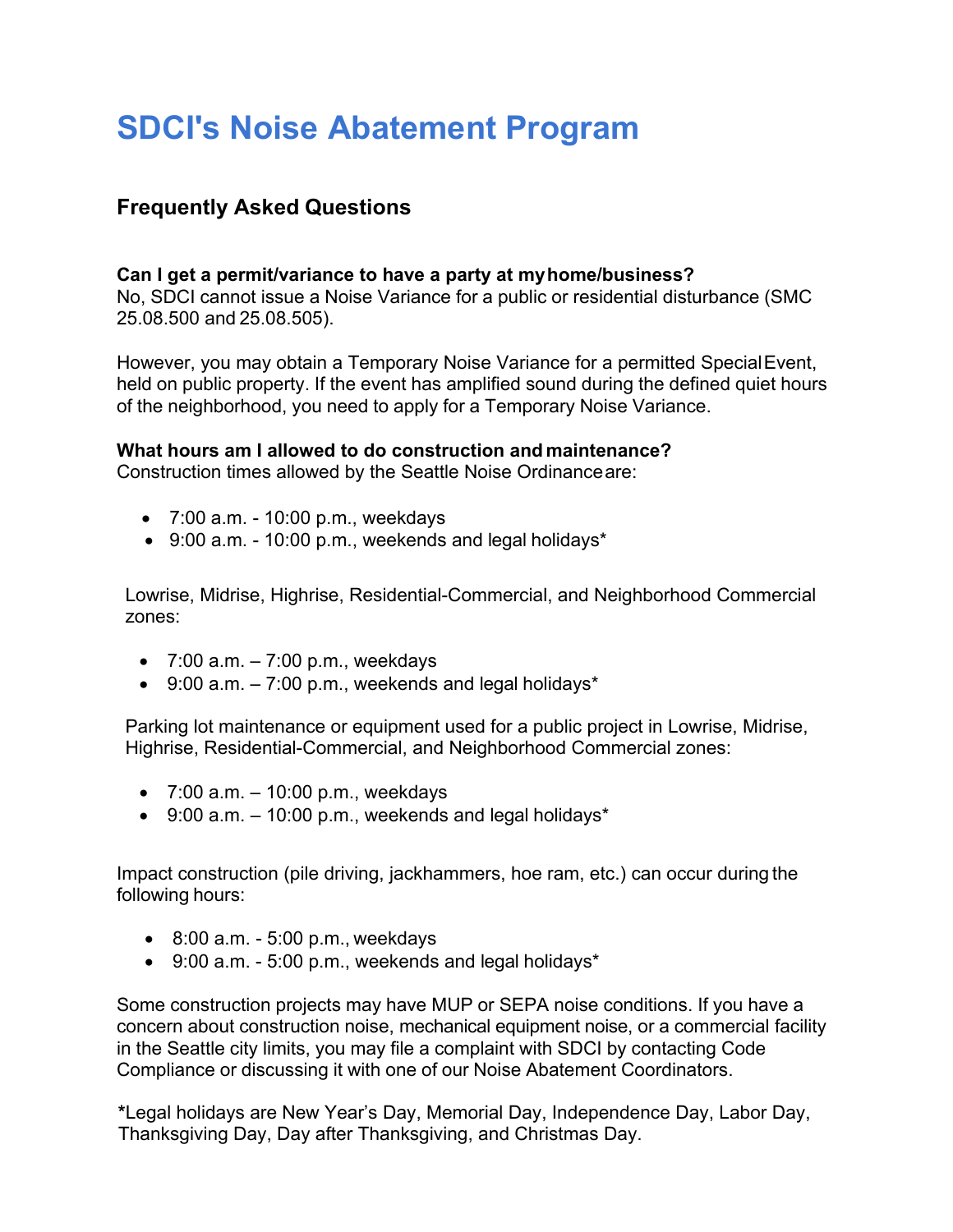### **What can I do about low flying airplanes and hovering helicopters?**

The FAA regulates low flying aircraft like the Blue Angels and noise from any helicopters, medivac or joy riders. For more information please contact the:

- FAA flight standards Seattle office at (425) 227-1813
- Sea-Tac International Airport: (206) 433-5393
- King County International Airport (Boeing Field): (206) 205-5242

### **What can I do about loud motorcycle exhaust?**

This section of the code is enforced by the Seattle Police Department. Please contact the police non-emergency number (206) 625-5011.

### **What can I do about loud stereos or boom cars?**

This section of the code is enforced by the Seattle Police Department. Please contact the police non-emergency number (206) 625-5011.

### **What can I do about noise from garbage and recycling trucks?**

Commercial garbage trucks are not allowed to collect in residential zones or any property adjacent to residential zoned property before 7:00 a.m. or after 10:00 p.m.

This section of the code is enforced by the Seattle Public Utilities. Please contact Solid Waste Compliance at (206) 684-3000.

### **What can I do about noise from a nightclub?**

Night club noise is addressed in SDCI Director's Rule 12-2011and 25.08.501 of the Seattle Noise Ordinance. This section of the code is enforced by the Seattle Finance and Administrative Services. Please contact Joanna Kham at (206) 684-8408.

### **What is a Seattle Noise Ordinance defined legal holiday?**

Legal holidays that are referenced in the 25.08.155 of the Seattle Noise Ordinance are: New Year's Day, Memorial Day, Fourth of July, Labor Day, Thanksgiving and the day after, and Christmas.

### **Mechanical FAQ**

### **What can I do if my mechanical equipment is too loud?**

The solution depends on the particular circumstance. Some situations may require a detailed assessment by a professional acoustical consultant. Others may be as simple as relocating the equipment or providing a sound barrier. See the AHRI website and use the AHRI Standard 275.

### **What can I do if my air conditioner is too loud?**

The most common problem is the air conditioner units being installed too close to the property line or in between houses on small lots. Mini split air conditioning units are permitted in side yards without a noise review.

Some solutions may include:

- Install a quieter unit
- Moving the unit from between houses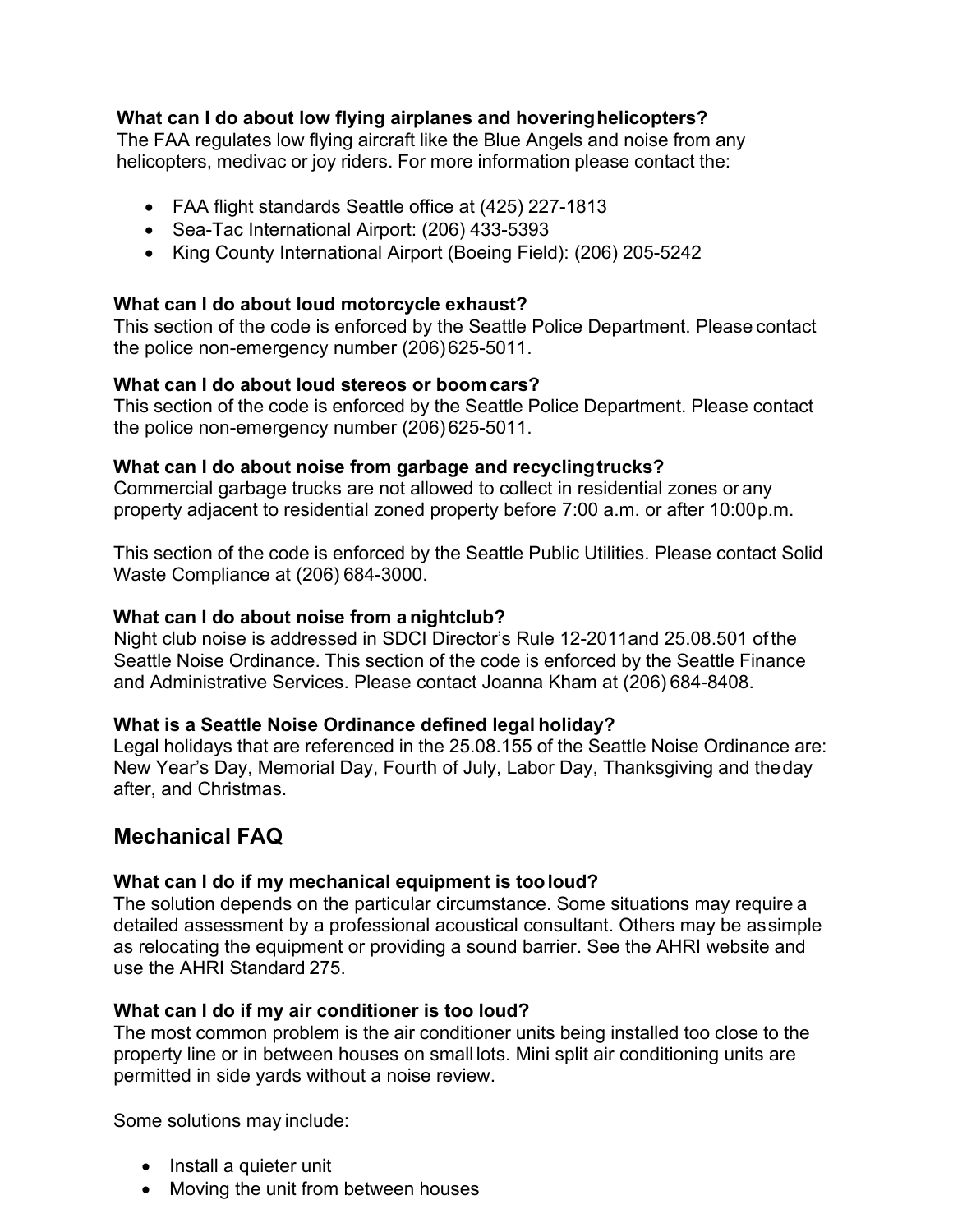- Design and install an effective noise barrier
- Install a compressor "quiet pack" along with quieter fan blades
- Prevent the unit from running at night (Conditional use agreement to be filed with SDCI)

### **What can I do if my heat pump is too loud?**

Heat pumps are a year-round appliance that can run any time day or night. Most of the equipment that is currently available will not meet the night time Noise Ordinance limits when located in a "minimum" side yard. (45 dBA or below at the property line). Mini split heat pumps in side yards are permitted without a noise review.

Potential solutions may include:

- Install a quieter unit
- Move the unit from between houses
- Design and install an effective noise barrier
- Install a compressor "quiet pack" along with quieter fan blades

### **What can I do if my furnace or boiler venting (power venting) is too loud?**

This type of appliance vent when terminated between the houses' minimum side yards can generate noise complaints. Vent noise from high-efficiency furnaces and boilers can be reduced by focusing the output away from neighboring property. Pointing the discharge down can reduce the sound by 6 dB. Other solutions include moving the termination point to the front yard, back yard or above the roofline.

### **Exhaust fans**

If addressed in the design phase, noise issues from exhaust fans can usually be easily mitigated. One potential solution is to utilize a larger fan running at a lower RPM to generate the engineered CFM and static pressure.

### **What is a noise barrier?**

A noise barrier is a structure that blocks sound from a fixed source. The barrier should consist of material that has a minimum mass weight of 4 pounds per square foot not including the supporting frame. It must be continuous without breaks and extend all the way to the ground or the base supporting the unit. Some barriers include an absorptive material on the side facing the noise generator to reduce or eliminate noise reflected to the neighbor.

A professional acoustic consultant can provide a detailed assessment of the situation and show compliance or design proper mitigation of excessive noise levels if necessary.

### **Where are sound measurements taken?**

Mechanical equipment is measured at the complainant's property line. Construction and maintenance equipment are measured at the receiver's property line or 50 feet whichever is greater (during permitted hours).

### **What is a noise compliance report?**

A noise compliance report is included in a mechanical permit application and submitted to SDCI for review. All exterior mechanical equipment and associated